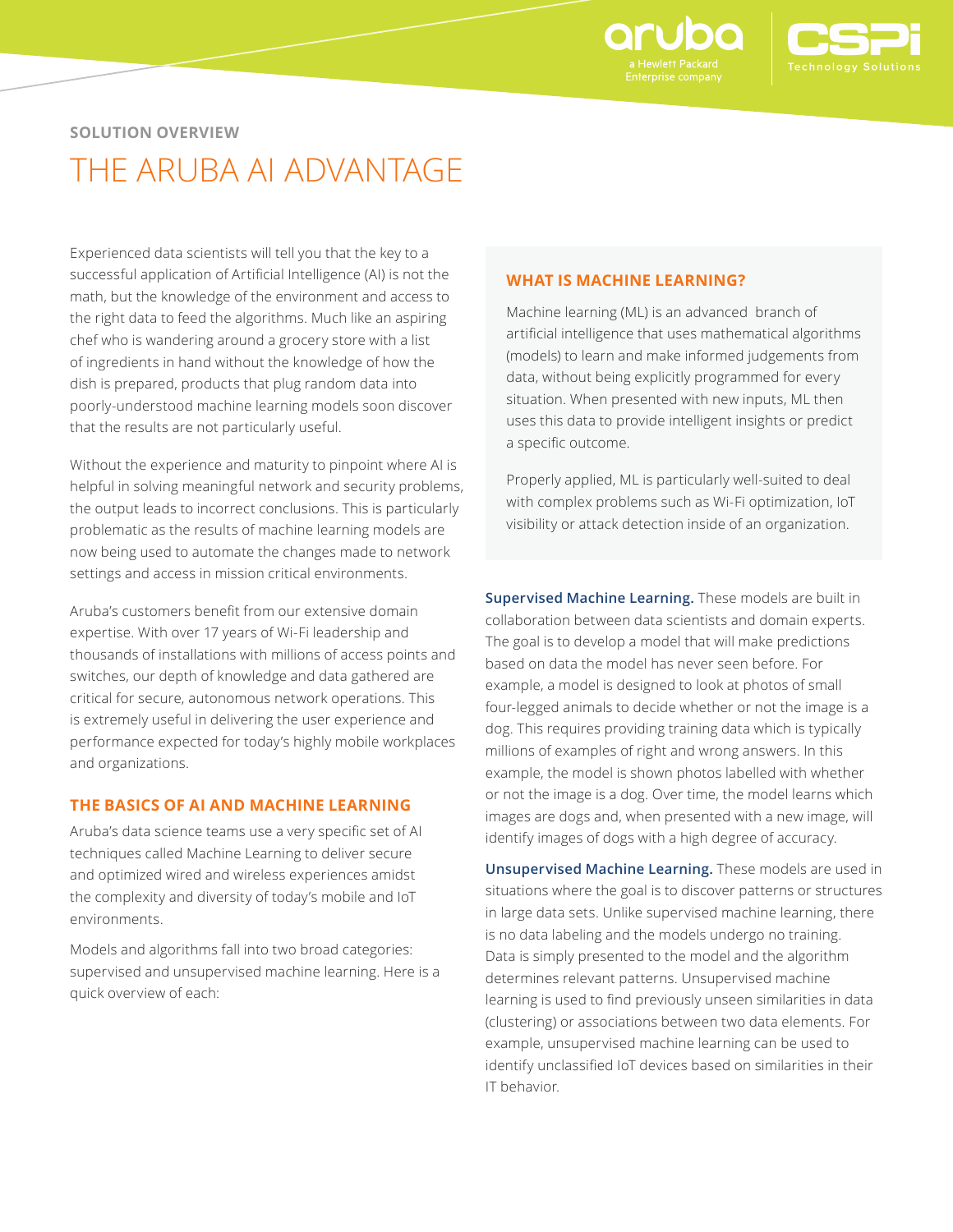

#### **Supervised versus unsupervised learning.**

Given this technology framework, here are the keys to effective AI/machine learning:

- **Understand the domain.** Successful data science starts with a clear understanding of the desired outcome, knowing what data is available and then selecting the model(s) that can deliver the results.
- **Deliver relevant data in large quantities.** AI models learn from a vast amount of use case-specific data—the more relevant data, the more accurate the models are.
- **Choose the right machine learning model.** Depending on desired outcomes, experienced data scientists will choose a specific model from a toolbox of available techniques and algorithms.
- **Maturity.** AI is not a "one and done" process. The accuracy of machine learning improves over time as the models encounter real-life situations and adjust their understanding of the data.

For products that lack any of these technical attributes, AI is just a marketing slogan. Questions should be asked about the types of models being used, the number of attributes being monitored, the amount of training data used and how often the models are being updated.

#### **KNOWING THE NETWORK**

The science in data science starts with data. There are thousands of potentially relevant data points that can be generated from monitoring the network – such as wireless radio frequency (RF) readings, upload/download traffic volumes, and connection performance – but only a relative few are useful for machine learning applications. For example, the information in a DNS request is relevant if it is encrypted – which is often an indication of a data exfiltration attempt. Similarly, uplink/downlink volumes are not significant for tuning network settings, but the ratio is. These insights require both deep domain and machine learning model expertise.

In the Aruba corporate wireless lab, there are thousands of access points and switches where a complete range of customer configurations are tested – a process that generates huge amounts of AI-relevant data. As a result, Aruba can combine lab data with customer data to develop a range of ML models and techniques that deliver reliable, secure autonomous networking based on a well-tuned arsenal of relevant data. Here are some examples of how these models are used.

| Challenge                                                         | Al Technique                   | <b>Benefit</b>                                                              |
|-------------------------------------------------------------------|--------------------------------|-----------------------------------------------------------------------------|
| Determining root cause of performance<br><i>issues</i>            | Supervised ML                  | Reduction in time to investigate and repair                                 |
| Identifying performance issues before they<br>cause user problems | Unsupervised ML                | Proactively adjusting Wi-Fi settings ahead of<br>user-reported issues       |
| Optimizing RF settings                                            | Unsupervised ML                | Automated, continuous setting of optimal<br>Wi-Fi radio configurations      |
| Detecting insider attacks such as<br>Ransomware                   | Unsupervised and Supervised ML | Find attacks that have evaded traditional<br>defenses before they do damage |
| Profiling never-before-seen IoT devices.                          | Unsupervised ML                | Secure IoT begins with device visibility                                    |

#### **ARUBA APPLIES AI/ML ACROSS A WIDE VARIETY OF NETWORKING AND SECURITY USE CASES**